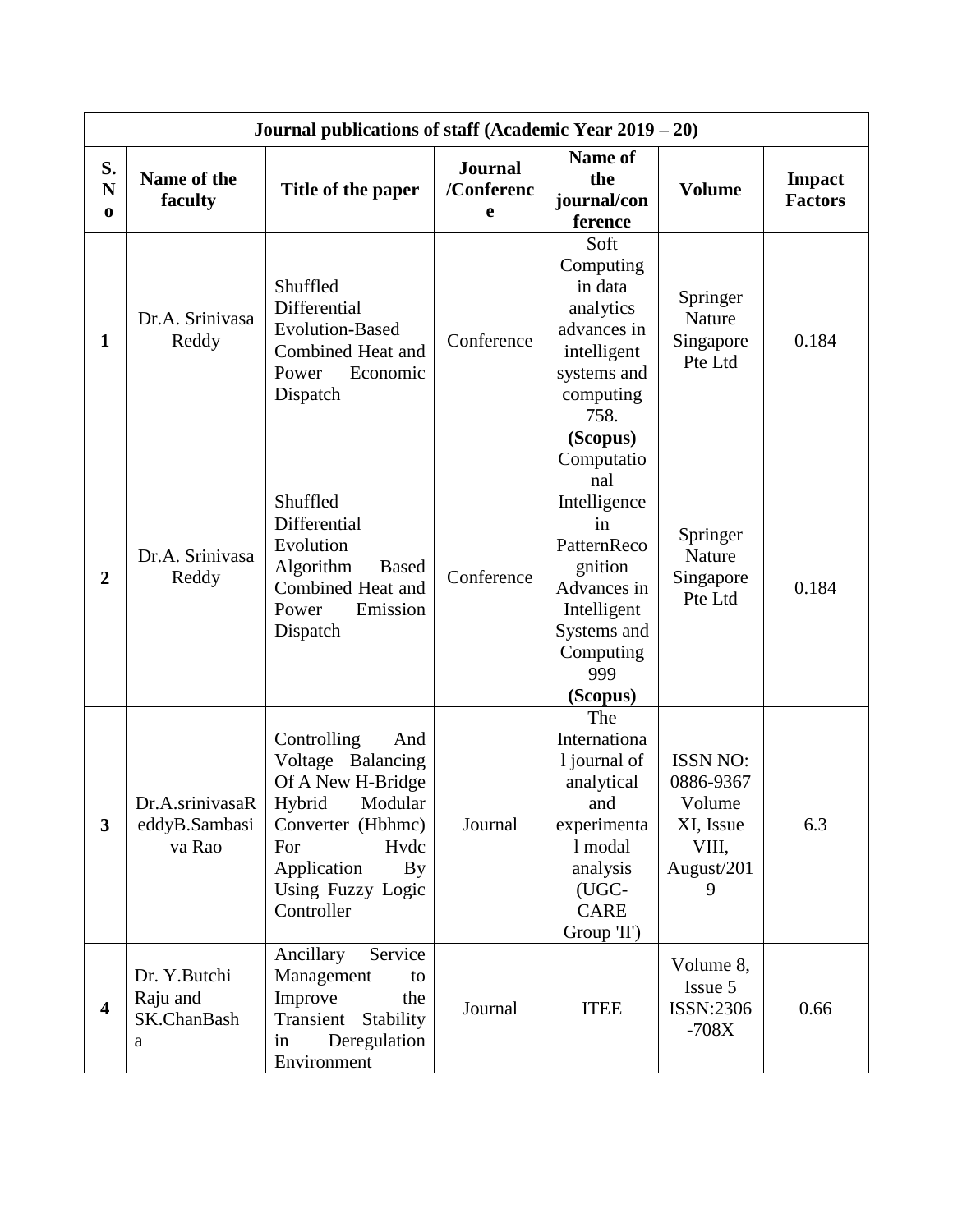| 5         | Dr. N.Bhupesh<br>Kumar and<br>K.KotaihChowd<br>ary                                                               | Renewable Energy<br>Hybrid<br>Power<br>System<br>With<br>Improvement<br><b>Of</b><br>Power<br>Quality<br>In<br>Grid<br>By<br>Using<br><b>DVSI</b>                                | Journal    | <b>IRJET</b>                                      | Volume 6,<br>Issue 9<br>ISSN:2395<br>$-0072$            | 7.87  |
|-----------|------------------------------------------------------------------------------------------------------------------|----------------------------------------------------------------------------------------------------------------------------------------------------------------------------------|------------|---------------------------------------------------|---------------------------------------------------------|-------|
| 6         | Sri<br>S.RaghunathSa<br>garG.Ganesh                                                                              | Fault Classification<br>Transmission<br>in<br>Lines<br>Using<br>Wavelet Transform<br>K-Nearest<br>and<br>Neighbors                                                               | Journal    | <b>IJEAR</b>                                      | Volume 9,<br>Issue <sub>2</sub><br>ISSN:2348<br>$-0033$ | 3.56  |
| 7         | Sri<br>T.Kranti<br>Kiran<br>Sri<br>R.Madhusudan                                                                  | Interface<br>Grid<br>Variable-Speed<br>Permanent Magnet<br>Turbine<br>Wind<br><b>Based</b><br>Generators<br>Soft<br>Switching<br>Technique<br>$Z-$<br>Source Inverter            | Conference | <b>ICIEEE</b>                                     |                                                         | 0.138 |
| 8         | Sri<br>T.Kranti<br>Kiran,                                                                                        | Lithium Ion Battery<br>Energy<br>Storage<br>Based STATCOM<br>Grid<br>For<br>Interconnected<br><b>Wind Power</b>                                                                  | Journal    | <b>JETIR</b><br>(UGC<br>approved)                 | Volume 6,<br>Issue 3<br>ISSN:2349<br>$-5162,$           | 5.87  |
| 9         | Kiran<br>T.Kranti<br>$\&$<br>L.<br>VamsiNarasimh<br>aRao ,G.Ganesh<br>N.Rama<br>Narayana<br>$\&$<br>R.Madhusudan | Performance<br>Analysis<br>of<br>Impedance<br>source<br>converter<br>1n<br>different<br>load<br>conditions                                                                       | Journal    | <b>IJEAT</b><br>(SCOPUS)                          | VOL <sub>8</sub><br><b>ISSUE 5</b>                      | 6.8   |
| <b>10</b> | N.Rama<br>Narayana                                                                                               | <b>Of</b><br>Simulation<br>a<br>Tied<br>High<br>Grid<br>Efficiency Isolated<br>Converter<br>ac-dc<br>Using Three Phase<br>Interleaved<br><b>LLC</b><br><b>Resonant Converter</b> | Journal    | Internationa<br>1 Journal of<br>Research<br>(UGC) | Volume 9,<br>Issue 7<br>ISSN:2236<br>$-6124$            | 5.7   |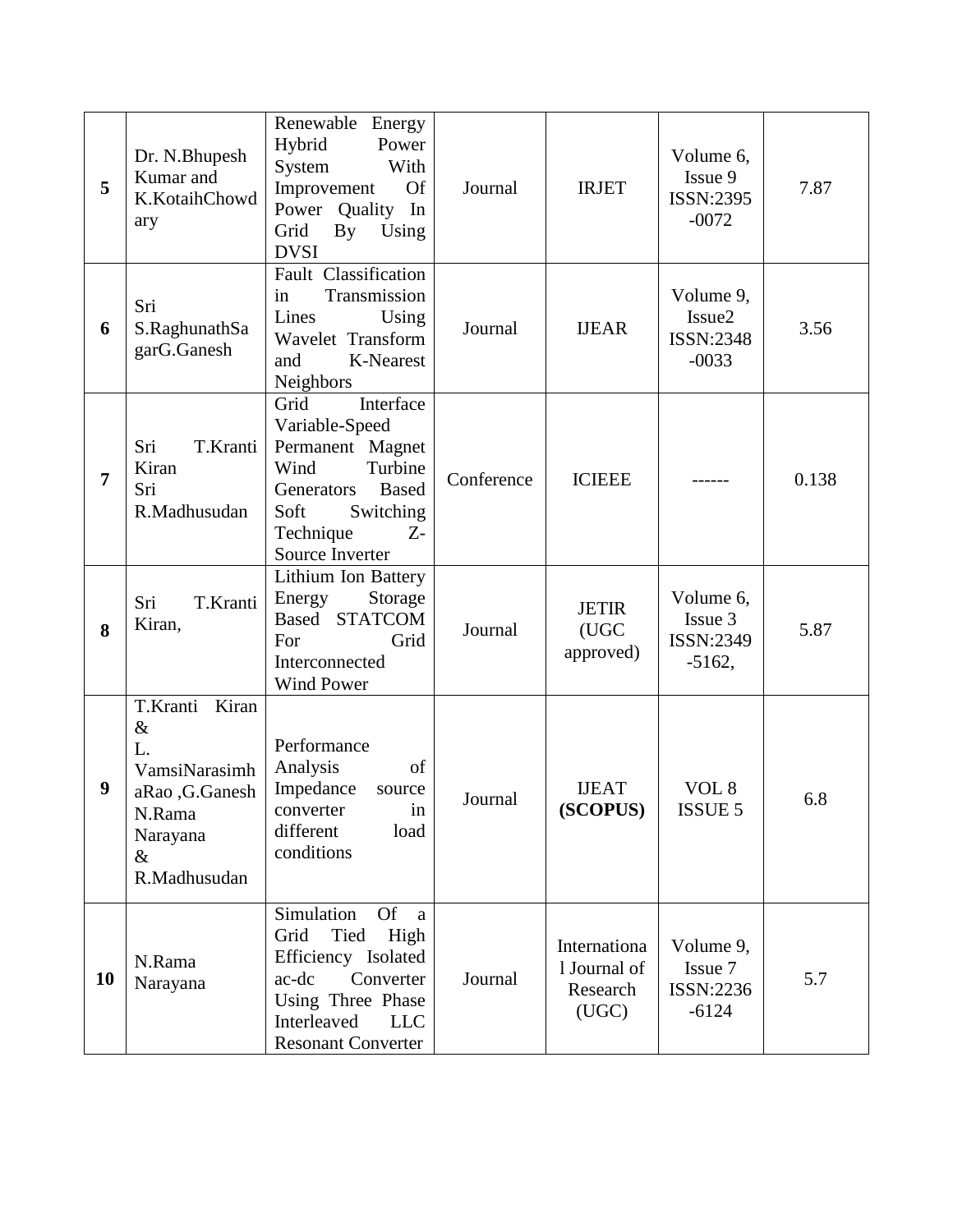| 11 | Sri<br>M.Sunil<br>Kumar<br>and<br>T.Nagaraju        | <b>Based</b><br>Fuzzy<br>A<br>STATCOM-<br><b>Control Scheme For</b><br>Grid<br>Connected<br>Wind<br>Energy<br>System For Power<br>Quality<br>Improvement | Journal | Internationa<br>1 journal of<br>research<br>(UGC)                                                                   | Volume<br>8, Issue 6<br>,ISSN:2236<br>$-6124$          | 1.138 |
|----|-----------------------------------------------------|----------------------------------------------------------------------------------------------------------------------------------------------------------|---------|---------------------------------------------------------------------------------------------------------------------|--------------------------------------------------------|-------|
| 12 | U.Ranjith<br>Kumar<br>and<br>CH.Prasanna<br>Lakshmi | Energy<br>Management<br>System For Sudden<br>Load Varying With<br><b>PV-Battery</b><br>and<br>Diesel<br>Generator<br><b>Hybrid System</b>                | Journal | <b>IJMTST</b><br>(UGC)                                                                                              | Volume<br>5, Issue 8<br>ISSN:2455<br>$-3778$           | 5.8   |
| 13 | T.DeepthiPrasa<br>nna                               | An Efficient Hybrid<br>Controller For On<br>Grid<br><b>PV</b><br>System<br>With<br>Improved<br>Quality<br>Power<br>Features                              | Journal | <b>IJR</b><br>(UGC)                                                                                                 | Volume<br>8, Issue 6<br>ISSN:2236<br>$-6124,$          | 5.7   |
| 14 | A.Durga Prasad                                      | Quality<br>Power<br>Improvement With<br>Multi-Level<br>Inverter<br><b>Based</b><br>IPQC For Micro-<br>Grid                                               | Journal | <b>IJMTST</b><br>(UGC)                                                                                              | Volume <sub>5,Is</sub><br>sue7<br>ISSN:2455<br>$-3778$ | 5.8   |
| 15 | R.Madhusudan                                        | Control<br>strategies<br>for DSTATCOM -<br>A Comprehensive<br>Review                                                                                     | Journal | Internationa<br>1 Journal of<br>Innovative<br>Technology<br>and<br>Exploring<br>Engineering<br>(IJITEE)<br>(Scopus) | Volume-8<br>Issue-5<br>ISSN:<br>2278-3075,             | 0.1   |
| 16 | R.Madhusudan                                        | Rationalized<br>A<br>Controller<br>based<br>FACTS Device for<br>Power<br>Quality<br>Enhancement in the<br>Distribution System                            | Journal | <b>IJEAT</b><br>(SCOPUS)                                                                                            | Volume-8<br>Issue-5<br>ISSN:<br>2249-8958              | 1.0   |
| 17 | K Venkatesh<br>J Ayyappa                            | <b>Improved Grid Tied</b><br>Inverter<br><b>Based</b><br>Microgrid<br>Control                                                                            | Journal | Internationa<br>1 Journal of<br>Research<br>(UGC)                                                                   | Volume<br>VIII, Issue<br>VI,<br><b>JUNE/2019</b>       | 5.7   |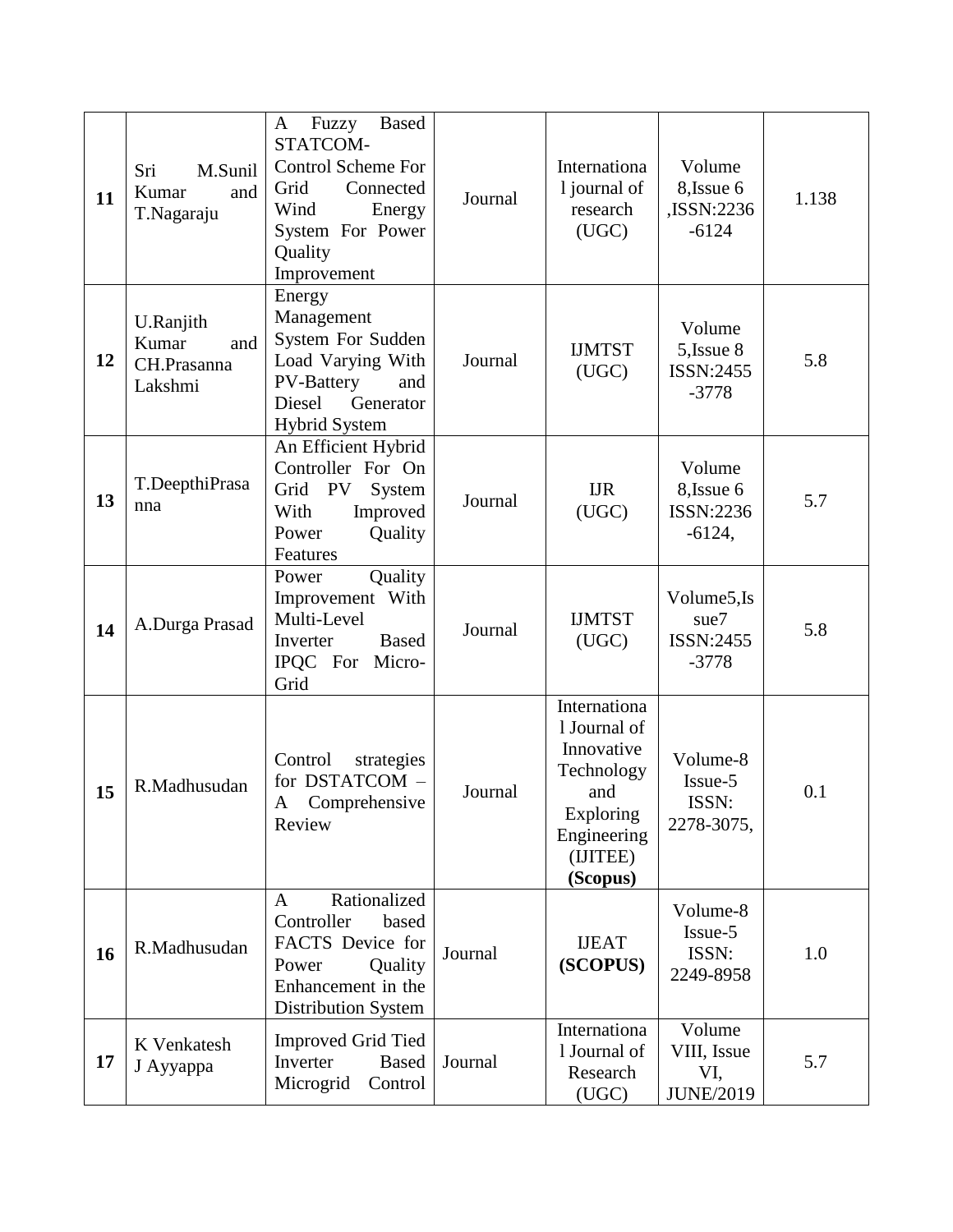|    |                                                                | <b>Strategies</b><br>With<br><b>Reduced Thd</b>                                                                               |            |                          | <b>ISSN</b><br>NO:2236-<br>6124                            |       |
|----|----------------------------------------------------------------|-------------------------------------------------------------------------------------------------------------------------------|------------|--------------------------|------------------------------------------------------------|-------|
| 18 | V<br>S<br>$\mathbf N$<br><b>Bramareswara</b><br>Rao            | Review<br>On<br>A<br>For<br><b>Schemes</b><br>Interconnecting<br>Micro Grids<br><b>Of</b><br>Urban Buildings                  | Conference | Springer(L)<br>NEE)      |                                                            | 0.138 |
| 19 | $\mathbf{V}$<br>S<br>$\mathbf N$<br><b>Bramareswara</b><br>Rao | Implementation Of<br>With<br>Minigrid<br>Hybrid Renewable<br><b>Energy Sources For</b><br>Urban Community<br><b>Buildings</b> | Journal    | <b>IJRTE</b><br>(Scopus) | Volume 8,<br>Issue <sub>4</sub> ,<br>ISSN:2277<br>$-3878,$ | 1.0   |
| 20 | <b>B.Sambasiva</b><br>Rao<br>and<br>G.Ganesh                   | Comparative<br>Performance<br>Analysis Of Active<br>and Resistive Type<br>SFCL in Reducing<br>the Fault Current               | Conference | <b>ICIEEE-</b><br>2019   |                                                            | 0.138 |

|                         |                             | Journal publications of Staff (Academic Year 2018 – 19)                                                                                                     |                               |                                          |                                                            |                          |
|-------------------------|-----------------------------|-------------------------------------------------------------------------------------------------------------------------------------------------------------|-------------------------------|------------------------------------------|------------------------------------------------------------|--------------------------|
| S.<br>N<br>$\mathbf{0}$ | Name of<br>the faculty      | Title of the<br>paper                                                                                                                                       | Journal/<br><b>Conference</b> | Name of<br>the<br>journal/<br>conference | <b>Volume</b>                                              | Impact<br><b>Factors</b> |
| 1                       | Dr.<br>A.Srinivasa<br>Reddy | Evolutionary<br>Programming<br>Techniques<br>for<br>solving Non- Convex<br>Economic<br>load<br>Problem<br>Dispatch<br>Valve-Point<br>with<br>Loading Effect | Journal                       | <b>IJRASET</b><br>(UGC)                  | VOL <sub>6</sub><br><b>ISSUE 09</b><br>ISSN: 2321-<br>9653 | 7.12                     |
| $\overline{2}$          | Dr. Y.Butchi<br>Raju        | Transient<br>Stability<br>Performance Analysis<br>Multi<br>Machine<br>of<br>Power System using<br><b>Facts Device</b>                                       | Journal                       | SSRG,<br><b>IJEEE</b><br>(UGS)           | VOL <sub>5</sub><br>ISSUE 07<br>ISSN: 2348-<br>8379        | 2.01                     |
| 3                       | Dr. Bhupesh<br>Kumar        | Performance<br>Enhancement<br><b>Strategies</b><br>for<br>Grid<br>Connected                                                                                 | Journal                       | <b>IJRASET</b><br>(UGC)                  | VOL <sub>6</sub><br><b>ISSUE 09</b><br>ISSN: 2321-<br>9653 | 7.12                     |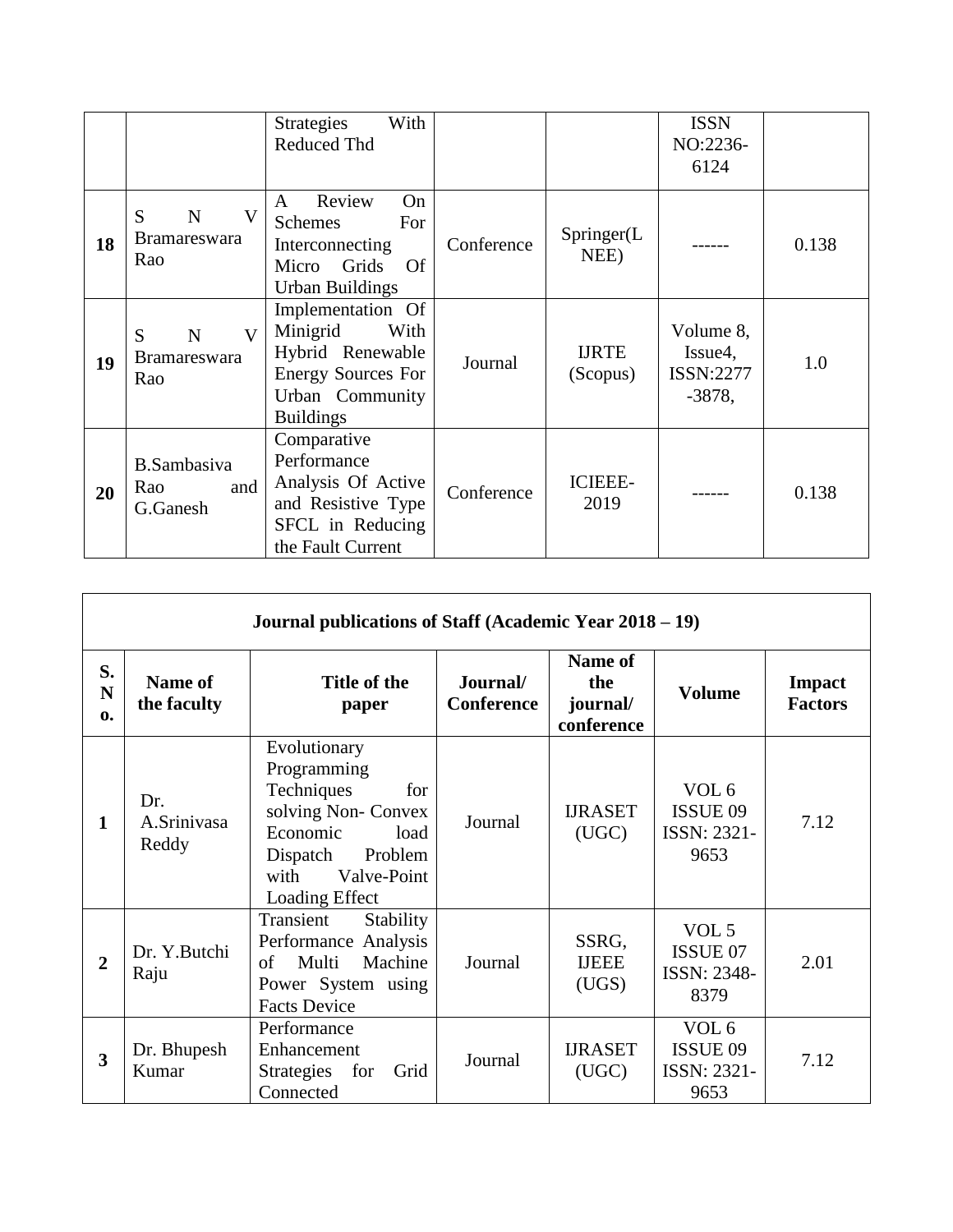|                         |                                    | Photovoltaic<br>Energy<br><b>Systems</b>                                                                                                                                        |            |                                                |                                                            |      |
|-------------------------|------------------------------------|---------------------------------------------------------------------------------------------------------------------------------------------------------------------------------|------------|------------------------------------------------|------------------------------------------------------------|------|
| $\overline{\mathbf{4}}$ | Dr. Bhupesh<br>Kumar               | Implementing<br>of<br>Differential<br>Power<br>Processing<br>to<br>Optimize the<br>solar<br><b>Power Generators</b>                                                             | Conference | <b>IEEE</b>                                    |                                                            |      |
| 5                       | S.R.Sagar                          | Mitigation<br>and<br>discrimination<br>of<br>inrush currents in three<br>phase<br>power<br>transformer                                                                          | Journal    | <b>IJRASET</b><br>(UGC)                        | VOL <sub>6</sub><br><b>ISSUE 08</b><br>ISSN: 2321-<br>9653 | 7.12 |
| 6                       | S.RaghunathS<br>agar,<br>&G.Ganesh | <b>Fault Classification In</b><br>Transmission<br>Lines<br>Wavelet<br>Using<br>Transform<br>And K-<br><b>Nearest Neighbors</b>                                                  | Journal    | <b>IJEAR</b>                                   | Vol. 9, Issue<br>ISSN:<br>2348-0033                        | 6.18 |
| $\overline{7}$          | Dr.M.VeeraK<br>umari               | Determination of bus<br>strength and stability<br>by using<br>voltage<br>stability indexes for<br>transmission<br>expansion planning                                            | Journal    | <b>IJRASET</b><br>(UGC)                        | VOL <sub>6</sub><br><b>ISSUE 08</b><br>ISSN: 2321-<br>9653 | 7.12 |
| 8                       | Dr.M.VeeraK<br>umari               | Transmission<br>Expansion<br>Planning<br>using Multi- Criteria<br>Decision<br>Making<br>Methods                                                                                 | Journal    | <b>IJEAT</b><br>(Scopus)                       | VOL <sub>7</sub><br>ISSUE 03                               | 1.00 |
| 9                       | Dr.M.VeeraK<br>umari               | Transmission<br>Planning<br>Expansion<br>Using<br>Deferential<br>Evolution<br>Multi-<br>Objective Differential<br>Evolution and multi-<br>criteria<br>decision<br>making method | Conference | National<br>power<br>engineering<br>conference |                                                            |      |
| 10                      | A.SuryaPrake<br>sha Rao            | Economic<br>Solving<br>load dispatch problem<br>using Particle swarm<br>optimization<br>and<br>artificial Bee colony<br>optimization<br>algorithms SSRG                         | Journal    | <b>IJEEE</b><br>(UGC)                          | VOL 5<br><b>ISSUE 7</b><br>ISSN: 2348-<br>8379             | 3.2  |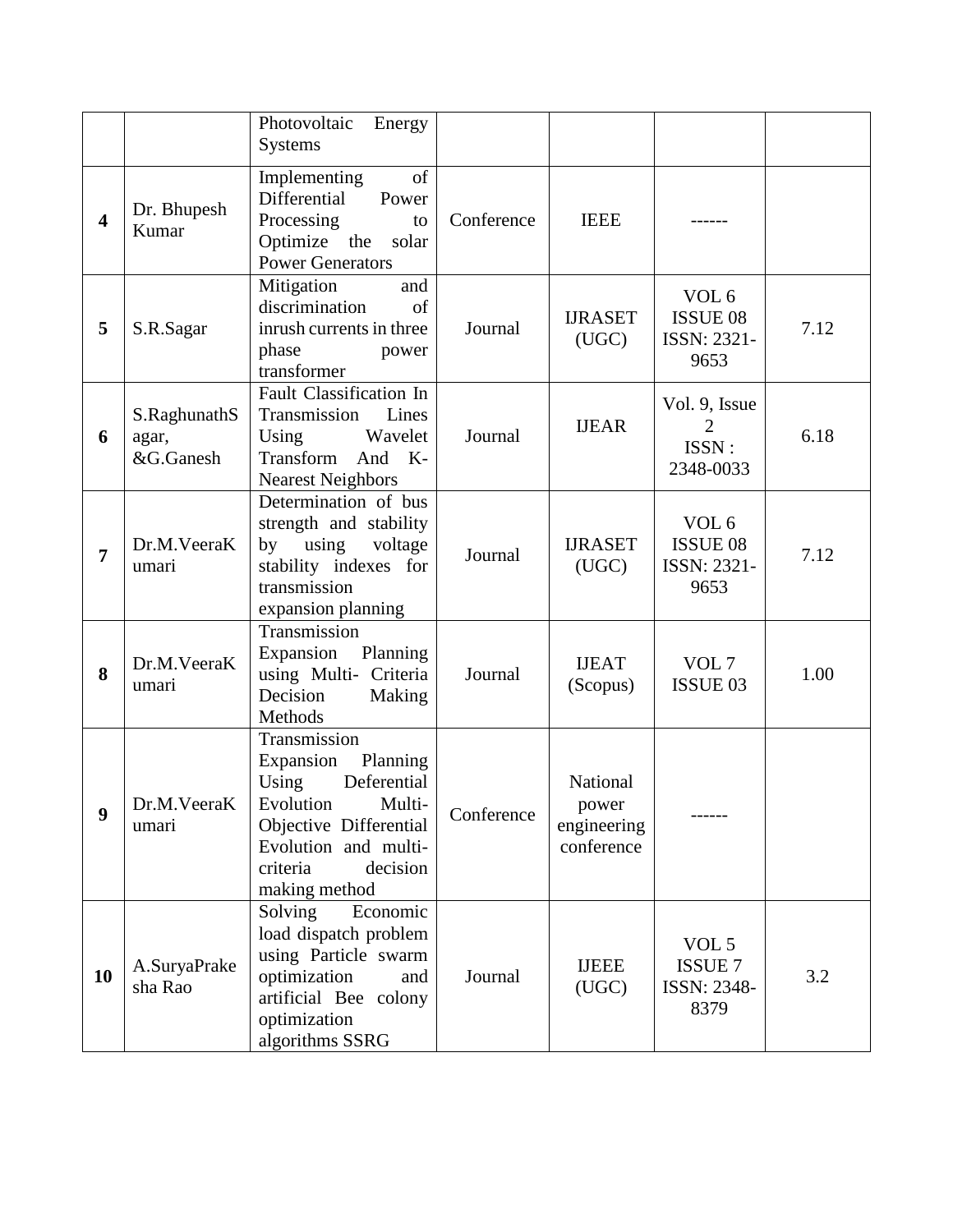| 11 | T.Kranti<br>Kiran &<br>R.Madhusuda<br>$\mathbf n$ | Performance Analysis<br>of Impedance Source<br>Inverter<br>(ZSI)<br>Controlled<br>with<br>Unipolar<br>Proposed<br><b>PWM</b><br>Technique<br>under various Load<br>Conditions | Journal | <b>IJEAT</b><br>(Scopus)                                                                        | VOL 8<br><b>ISSUE 1</b>                             | 1.0  |
|----|---------------------------------------------------|-------------------------------------------------------------------------------------------------------------------------------------------------------------------------------|---------|-------------------------------------------------------------------------------------------------|-----------------------------------------------------|------|
| 12 | J.Ayyappa,<br>M.Sunilkumar                        | New Control Strategy<br>Inverter<br>for<br><b>Based</b><br>Micro Grid                                                                                                         | Journal | Internation<br>al Journal<br>of New<br>Technologi<br>es in<br>Science<br>and<br>Engineerin<br>g | Vol. 5,<br>Issue. 9,<br>2018, ISSN<br>2349-0780     | 6.75 |
| 13 | R.Madhusuda<br>n                                  | Control Strategies for<br><b>DSTATCOM</b>                                                                                                                                     | Journal | <b>IJITEE</b><br>(Scopus)                                                                       | VOL 8<br><b>ISSUE 5</b>                             | 0.1  |
| 14 | R.Madhusuda<br>n,<br>K.Venkatesh<br>&G.Ganesh     | Performance Analysis<br>of<br>Modified<br>Two<br>Source<br>Switched<br><b>Inductor Quasi ZSI</b>                                                                              | Journal | Internation<br>al Journal<br>of pure<br>sciences<br>and<br>mathematic<br>S<br>(Scopus)          | Volume 118<br>No. 24<br>ISSN: 1314-<br>3395         | 7.19 |
| 15 | N.Rama<br>Narayana                                | Application of particle<br>swarm optimization to<br>three<br>phase<br>locked<br>loop                                                                                          | Journal | <b>IJRASET</b><br>(Scopus)                                                                      | VOL <sub>6</sub><br>ISSUE 9<br>ISSN: 2321-<br>9653; | 7.12 |
| 16 | R.Madhusuda<br>n&N.Rama<br>Narayana               | Application of SSSPO<br>and SPSO To Optimal<br><b>Power Flow Solutions</b><br><b>SSC</b><br>Along<br>With<br>Device                                                           | Journal | Internation<br>al Journal<br>Of Science<br>And<br>Technolog<br>У<br>(Web of<br>Science)         | VOL11(23)                                           | 0.12 |
| 17 | U.Ranjith<br>Kumar                                | Design of droop<br>A<br>multi<br>control<br>for<br><b>HVDC</b><br>of<br>terminal<br>offshore wind farms<br>with three wire bipolar<br>transmission                            | Journal | <b>IJRASET</b><br>(UGC)                                                                         | VOL <sub>6</sub><br><b>ISSUE 8</b>                  | 7.12 |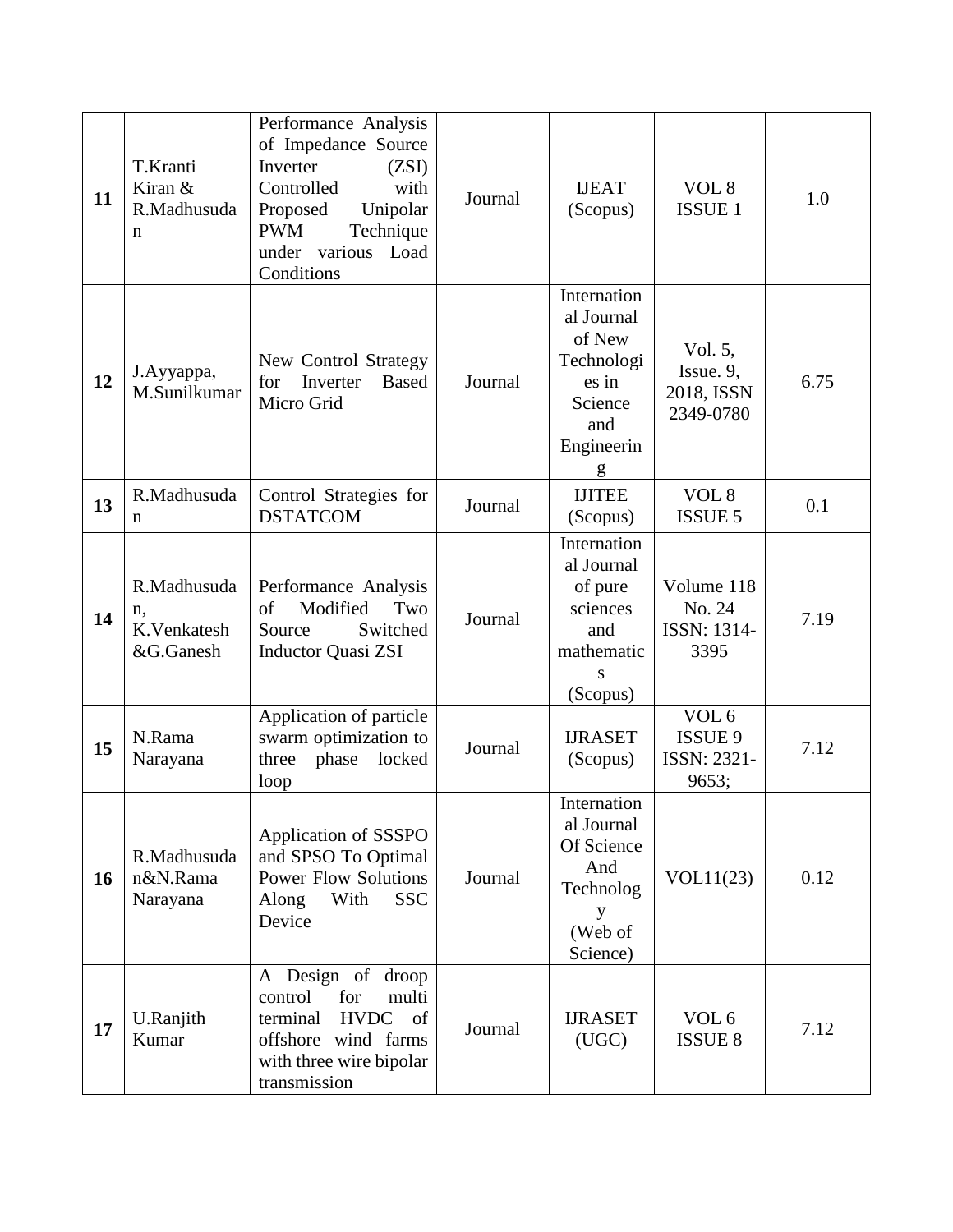| 18 | .P.NagaSowja<br>nya                                                | Control of a PMSG<br>based<br>wind<br>turbine<br>system with parallel<br>connected DC chopper<br>at grid side converter                       | Journal    | Internation<br>al Journal<br>for Modern<br>Trends in<br>Science<br>and<br>technology<br>(UGC) | VOL <sub>4</sub><br>ISSUE 9                                               | 5.8  |
|----|--------------------------------------------------------------------|-----------------------------------------------------------------------------------------------------------------------------------------------|------------|-----------------------------------------------------------------------------------------------|---------------------------------------------------------------------------|------|
| 19 | T<br>DeeptiPrasann<br>$a\&\&$<br><b>SNV</b><br>Bramareswara<br>Rao | An Efficient Hybrid<br>Controller For<br>On<br>Grid Pv System With<br>Improved<br>Power<br><b>Quality Features</b>                            | Journal    | Internation<br>al Journal<br>of<br>Research<br>(UGC)                                          | Volume 9,<br>Issue 6<br><b>ISSN NO:</b><br>2236-6124                      | 5.7  |
| 20 | R.Madhusuda<br>n&&K.Venka<br>tesh                                  | Industrial WSN node<br>Extension<br>and<br>Mesurement<br>system<br>Environmental<br>for<br>Monitoring using NI-<br><b>IIoT</b>                | Conference | <b>ICRACE -</b><br>2019<br>proceeding<br>S                                                    |                                                                           |      |
| 21 | S.N.V.Bramar<br>eswara Rao                                         | for<br>Framework<br>Forming Minigrids by<br>Interfacing<br>Urban<br><b>Community Buildings</b>                                                | Journal    | <b>IJPAM</b><br>(Scopus)                                                                      | $118(24)$ , 1-<br>19                                                      | 7.19 |
| 22 | M.Sunil<br>Kumar<br>J.Ayyappa                                      | Performance<br>evaluation<br>of<br>maximum power plant<br>tracking<br>approaches<br>for PV array under<br>PSC with differential<br>converters | Journal    | <b>IJEAT</b><br>(Scopus)                                                                      | <b>ISSN: 2249</b><br>$-8958,$<br>Volume-7<br>Issue-6,<br>August<br>2018   | 0.1  |
| 23 | T. Deepti<br>Prasanna<br>K. Kotayya<br>Chowdary                    | Power Management<br>Stategies of A Grid<br>Connected<br>Hybrid<br>System in UPC and<br>FFC Modes                                              | Journal    | <b>IJEAT</b>                                                                                  | <b>ISSN: 2249</b><br>$-8958,$<br>Volume-7<br>Issue 3,<br>February<br>2018 | 0.1  |
| 24 | R.<br>Madhusudan<br>K. Venkatesh                                   | Industrial<br>Motor<br>Monitoring<br>and<br>Maintenance<br>notifications using NI-<br><b>IIOT</b>                                             | Conference | <b>ICRACE</b><br>2019                                                                         |                                                                           |      |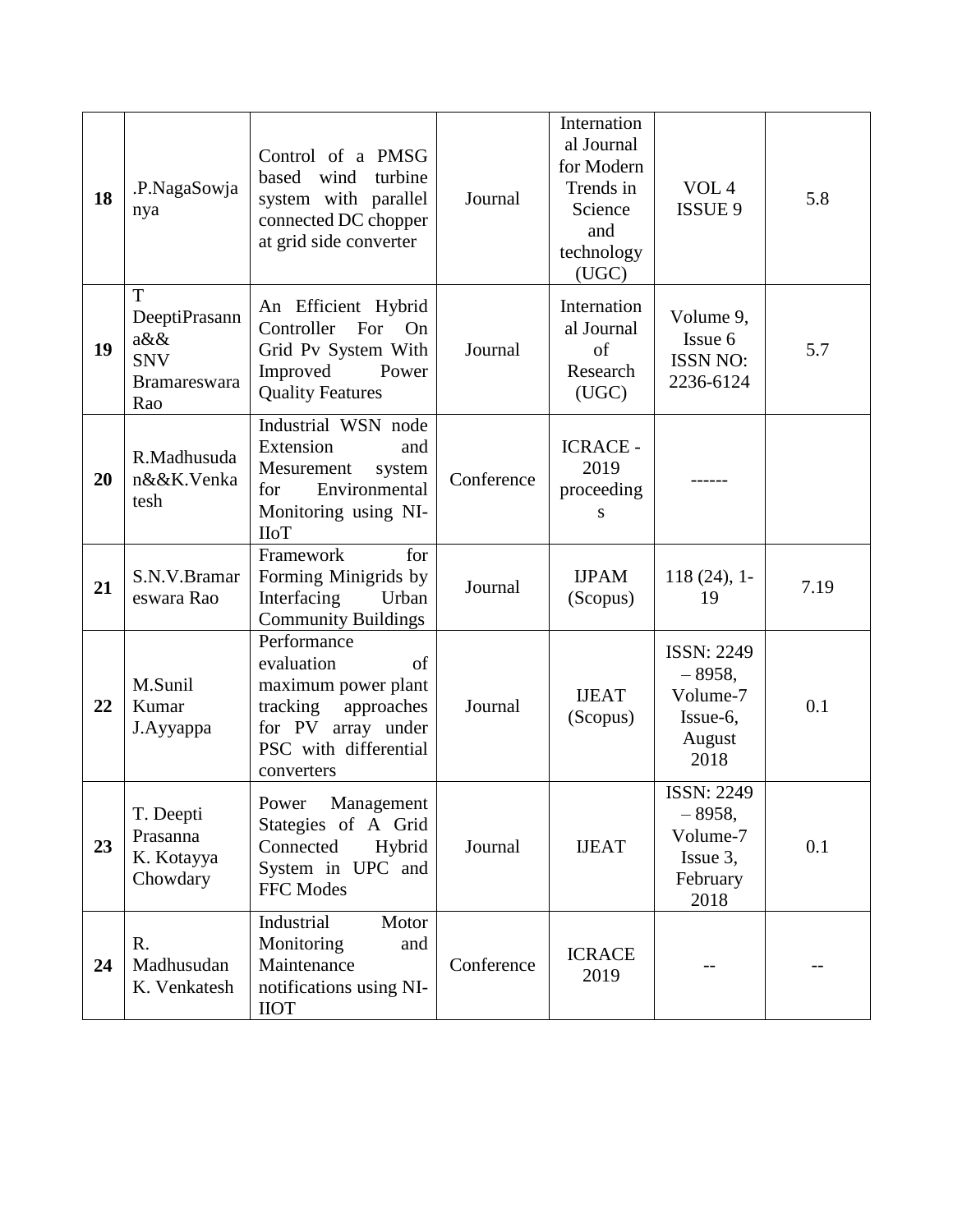|                         | Journal publications of Staff (Academic Year $2017 - 18$ ) |                                                                                                                                                           |                                   |                                                                                                                                                  |                                                                                              |                                |  |
|-------------------------|------------------------------------------------------------|-----------------------------------------------------------------------------------------------------------------------------------------------------------|-----------------------------------|--------------------------------------------------------------------------------------------------------------------------------------------------|----------------------------------------------------------------------------------------------|--------------------------------|--|
| S.<br>N <sub>0</sub>    | Name of<br>the faculty                                     | Title of the paper                                                                                                                                        | <b>Journal</b><br>/Conferenc<br>e | Name of<br>the<br>journal/<br>conference                                                                                                         | <b>Volume</b>                                                                                | <b>Impact</b><br><b>Factor</b> |  |
| $\mathbf{1}$            | Dr.A.<br>Srinivasa<br>Reddy,<br>B.<br>Sambasiva<br>Rao     | Simulation of Shunt<br>Active Power<br>Filter<br>with Pi and<br>Fuzzy<br>Logic Controller                                                                 | Journal                           | Internation<br>al Journal<br>of<br>Engineerin<br>g and<br>Advanced<br>Technology<br>(IJEAT)<br>(Scopus)                                          | <b>ISSN: 2249</b><br>$-8958,$<br>Volume-7<br>Issue-2,<br>December<br>2017                    | 0.1                            |  |
| $\overline{2}$          | Dr.Y.Butchir<br>aju                                        | PSO Optimized Load<br>Frequency Control of a<br>Multi<br>Area<br>Power<br>under<br>System<br><b>Restructured Scenario</b>                                 | Journal                           | Internation<br>al Journal<br>of Science<br>Technology<br>and<br>Engineerin<br>g<br>(UGC)                                                         | Volume $: 3,$<br>Issue: 7<br>ISSN: 2349-<br>784X                                             | 4.73                           |  |
| $\overline{\mathbf{3}}$ | Dr.Y.Butchir<br>aju                                        | Adaptive<br>Fuzzy<br>Control<br>Strategy<br>of<br><b>STATCOM</b><br>for<br>the<br><b>Regulation of Voltage</b>                                            | Conference                        | 7 <sub>th</sub><br>Internation<br>al<br>Conference<br><sub>on</sub><br>Communic<br>ation<br><b>Systems</b><br>and<br>Network<br>Technologi<br>es | 978-1-5386-<br>1860-<br>8/17/\$31.00<br>©2017 IEEE<br><b>DOI</b><br>10.1109/CS<br>NT.2017.59 |                                |  |
| $\overline{\mathbf{4}}$ | Dr.N.Bhupes<br>h Kumar                                     | <b>MPPT</b><br>Methods For<br><b>PV</b><br><b>String</b><br>Under<br>Partially<br>Shaded<br>Conditions<br>Along<br>With Particle<br>Swarm<br>Optimization | Journal                           | Internation<br>al Journal<br>of Science<br>Technology<br>and<br>Engineerin<br>(UGC)                                                              | Volume $3 \mid$<br>Issue 07<br>ISSN: 2349-<br>784X                                           | 4.75                           |  |
| 5                       | Dr. M.<br>Veerakumari                                      | Cuckoo<br>Search<br>Algorithm for Optimal<br>Transmission                                                                                                 | Conference                        | 1st<br>Internation<br>al                                                                                                                         |                                                                                              | 0.54                           |  |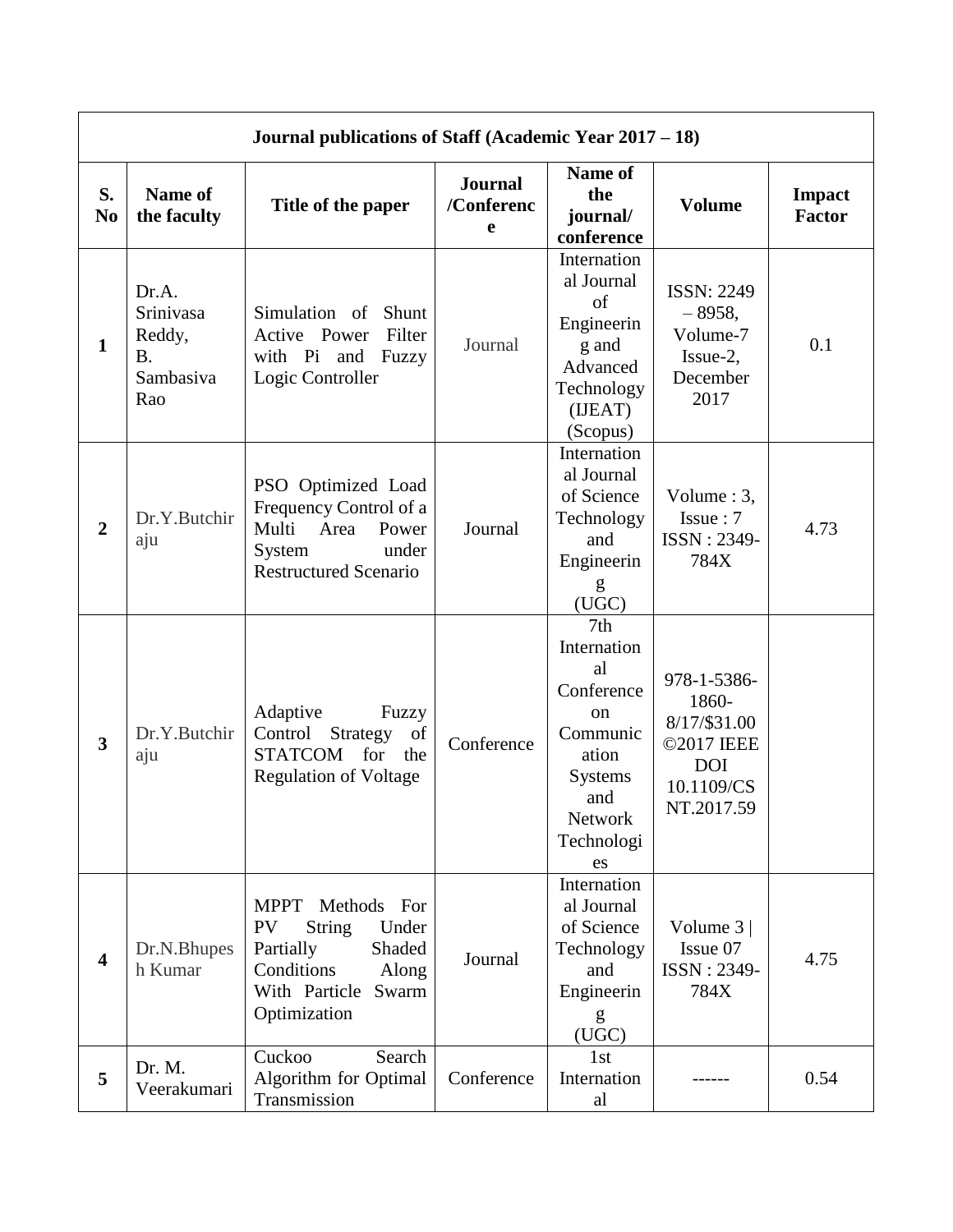|    |                                                 | Expansion<br>Planning<br>with Various<br>Load<br>Models and FFC                                                                                                                      |         | Conference<br>on Power<br>Engineerin<br>g,<br>Computing<br>and Control<br>(Scopus)       |                                                                              |       |
|----|-------------------------------------------------|--------------------------------------------------------------------------------------------------------------------------------------------------------------------------------------|---------|------------------------------------------------------------------------------------------|------------------------------------------------------------------------------|-------|
| 6  | A.SuryaPrak<br>asha Rao                         | Modulation<br>Strategy<br>Voltage<br>And<br>Balancing<br>Control For Modular<br><b>Multilevel Converters</b>                                                                         | Journal | Internation<br>al Journal<br>of<br>Professiona<br>Engineerin<br>g Studies                |                                                                              | 4.828 |
| 7  | Naga<br>SowjanyaPal<br>ety                      | Literature Review on<br>Grid-Connected<br>Photovoltaic Systems                                                                                                                       | Journal | <b>IJSPR</b>                                                                             | Number 02<br>Volume 40<br><b>ISSN: 2349-</b><br>4689                         | 5.7   |
| 8  | Naga<br>SowjanyaPal<br>ety                      | <b>Based</b><br><b>DSTATCOM</b><br>For Neutral<br>Current<br>Compensation<br>with<br>Linear and Non Linear<br>Load in Combination<br>of<br>T-Connected<br><b>Transformer and SRF</b> | Journal | <b>IJSPR</b>                                                                             | Issue $110$ ,<br>Volume 39<br><b>ISSN: 2349-</b><br>4689                     | 5.7   |
| 9  | A.N.P.Girish<br>Kumar                           | PI<br>Fuzzy<br>With<br>Controller<br><b>Based</b><br>Wind<br>Analysis<br><b>Of</b><br>Energy<br>Conversion<br>System                                                                 | Journal | Internation<br>al Journal<br>of Science<br>Technology<br>and<br>Engineerin<br>g<br>(UGC) | Volume 3<br>Issue 07<br>ISSN: 2349-<br>784X                                  | 4.7   |
| 10 | M.Sunil<br>Kumar                                | Fuzzy Based Three-<br>Multilevel<br>Phase<br>Cascaded H Bridge PV<br>With<br>Inverter<br>Distributed MPPT For<br>Grid-Connected<br>Applications.                                     | Journal | Internation<br>al Journal<br>of<br>Professiona<br>Engineerin<br>g Studies                | Volume VIII<br>$ I $ ssue 1                                                  | 4.828 |
| 11 | M.<br>Sunilkumar,<br>Ch.<br>Prasanna<br>Lakshmi | Grid<br>Control of<br>a<br>Connected<br>Wind<br>Conversion<br>Energy<br>System<br>$\mathbf{B} \mathbf{y}$<br>using<br>Sliding Mode Control<br>(SMC)                                  | Journal | Internation<br>al Journal<br>of<br>Engineerin<br>g and<br>Advanced                       | <b>ISSN: 2249</b><br>$-8958,$<br>Volume-7<br>$Issue-2$ ,<br>December<br>2017 | 1.0   |